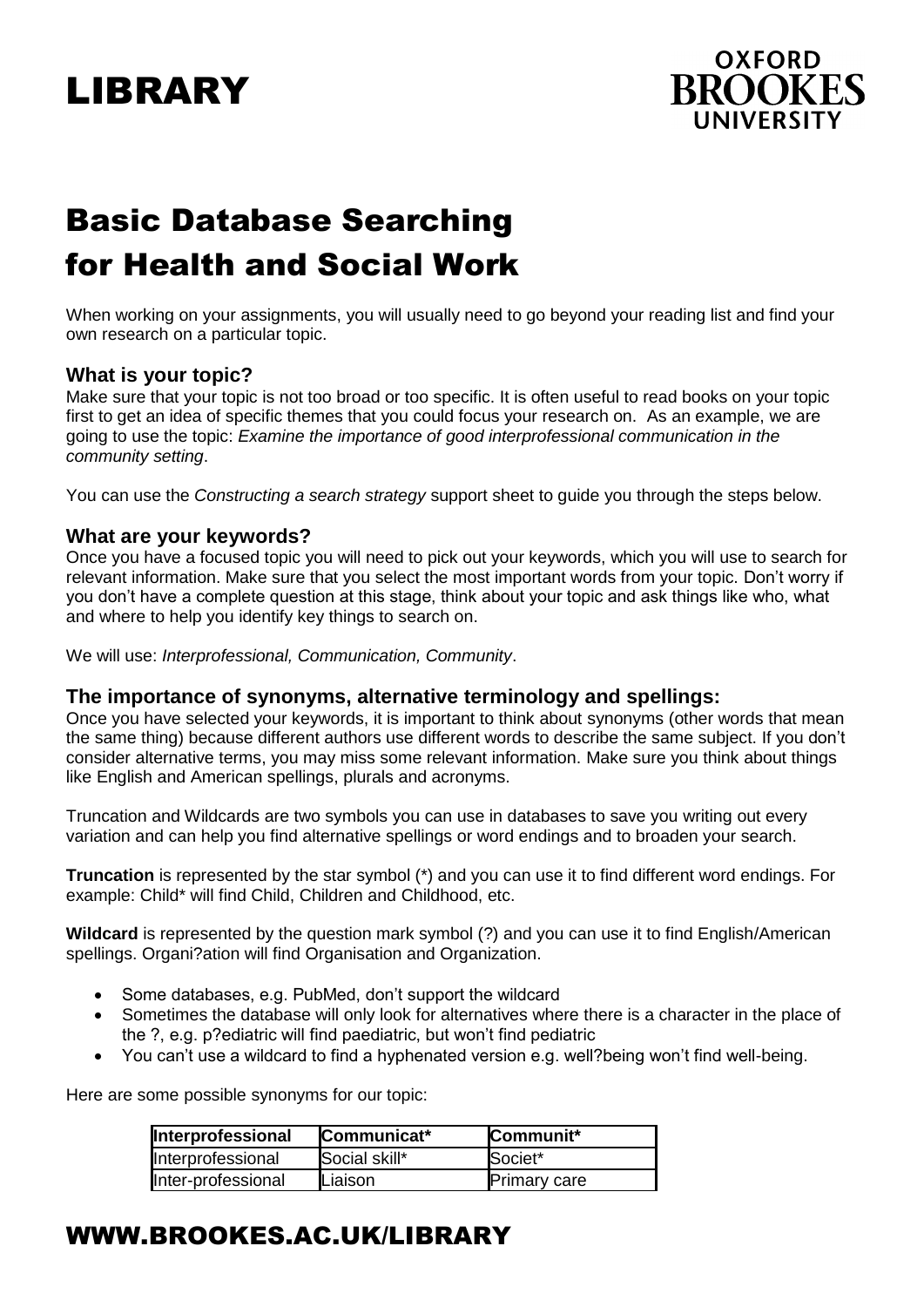# **Phrase searching**

If you want to find two or more words together and in order, you can tell the database to do this using "".

In our example search, primary care would be worth considering as a phrase.

If we search on primary care, an irrelevant article mentioning *primary* school age children in the title, asking in the abstract whose *care* responsibility it is to ensure they receive adequate sun protection, would appear in our results list. If we put in "primary care", this article wouldn't come up as the words don't appear together and in that order.

If you are going to use a phrase search, be sure that the alternative word order wouldn't also be useful to you, e.g. If you were to say "time manag\*", would you still be interested in an article talking about ways to manag\* time?

# **Building Blocks - Boolean Operators**

Once you have found all of your alternative terms, you will need to use Boolean Operators to join the search terms together.

## **OR**

Use OR to broaden your search out and to find all the research which mentions ANY of your synonyms/ alternative terms.

# **AND**

Use AND to narrow your search and to locate research which focuses on the main elements/keywords of your topic.

#### **Our Search Strategy**

Inter-professional **OR** Interprofessional **AND** Communicat**\* OR** Social skill**\* OR** Liaison **AND** Communit**\* OR** Societ**\* OR** "primary care"

# **Systematic searching**

Remember, it's important that you run the same search on each database that you use. You could try copying and pasting from one database, or a word document. This saves you time and also ensures that you are being as systematic as possible as you are not running the risk of accidentally typing in the wrong word or spelling.

#### **Inclusion and exclusion criteria (limits)**

It is important that you think about what research you want to include and exclude. This is particularly important if you have a broad topic. Some of the most common limits are

Age Group (Child, Teenager, Elderly) Setting (Hospital, Community) Publication Year Publication Type (Systematic reviews, Qualitative research, RCTs)

#### **What are databases?**

Databases are indexes to thousands of journal articles, systematic reviews and reports. They are the main resource that you should use to find research on a particular topic. Unlike searching on Google, where you cannot always be sure how reliable the information you are getting is, research on the health care databases has been quality checked, so you can be assured that it is accurate, reliable and current and health care focused.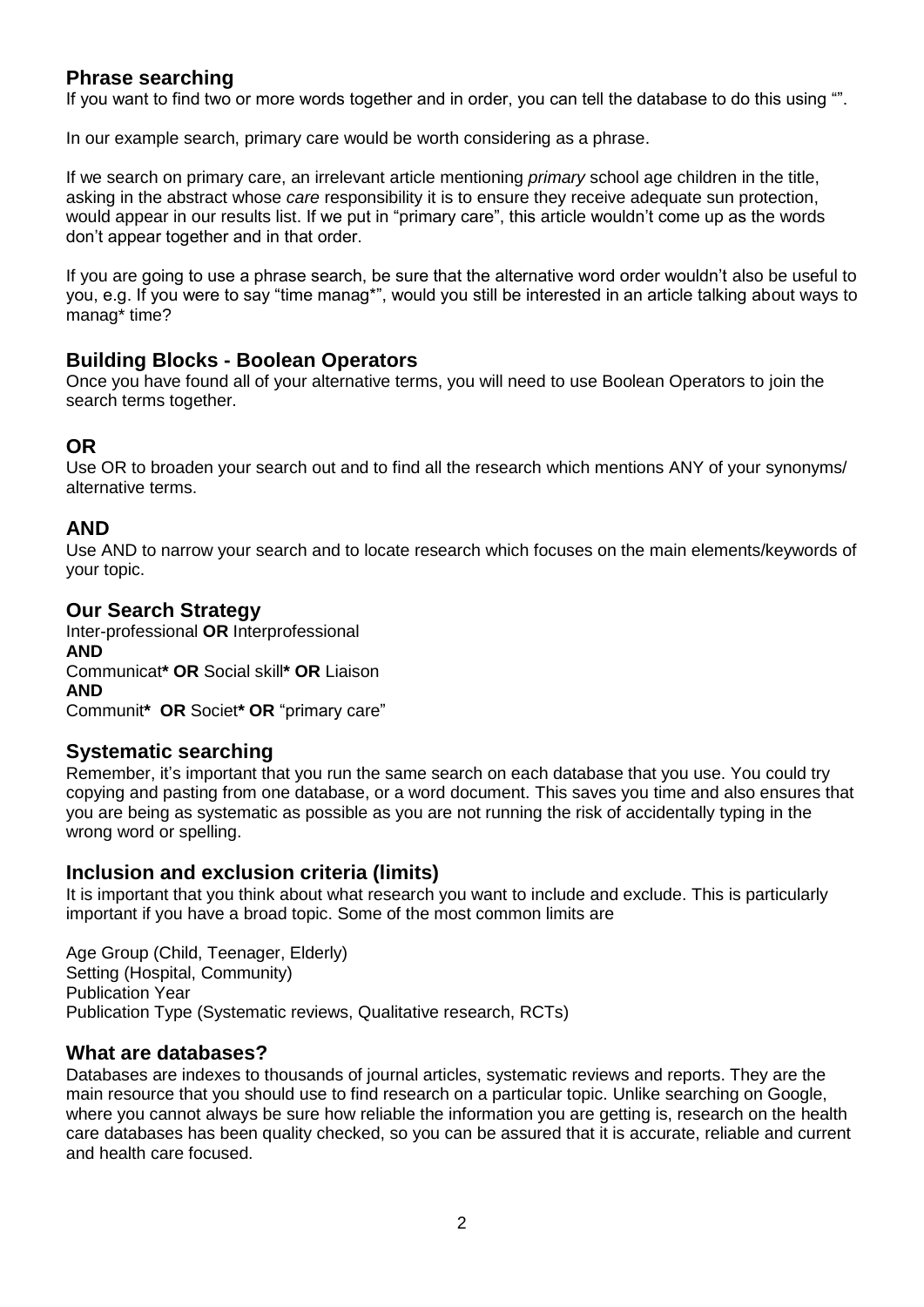# **Which databases should I use?**

Listed below are the main databases for each subject area. However, there are many more. All are accessible on the subject help web pages.

**Nursing:** BND, CINAHL, PubMed **Allied Health:** AMED, CINAHL, PubMed **Mental Health:** PsycINFO **Social Work:** Social Services Abstracts **Evidence Based:** Cochrane

## **How do I search the databases?**

Although many of the databases look different to each other, the process of searching them is very similar. Search for each aspect of your topic, like individual building blocks of a search, and then use the **Search History** function to combine them:

- Do a search for: *Inter-professional OR Interprofessional*
- Do another search for: *Communicat\* OR Social skill\* OR Liaison*
- Do another search for: *Communit\* OR Societ\* OR "primary care"*
- Go to your **Search History** (in some databases this is under **Recent Searches**)
- Combine your three searches (they will be numbered, e.g.  $#1$  and  $#2$  and  $#3$ ). Some databases have a "Combine with AND" button to do this, or you can type in a new search, e.g. #1 AND #2 AND #3
- This will create a new search (should be **#4)** with far fewer results than either #1 or #2 or #3, all of which should have all aspects of your search in them.

# **I've found some results that look good: now what do I do?**

- The database won't always give you the whole article
- Each result will include the article's author(s), article title, and what journal it is from, with the volume, issue and page numbers, like this:



- Clicking the article title will usually take you to a page with more information about that article and perhaps a longer abstract.
- Many databases also have links which will take you through to the full text of an article if it's available through Brookes
- If your chosen database doesn't have full text links, you can always look for the title of the journal (not the article) and search for this in the main search box on the Library homepage using the 'Journal titles' search option

# **I've retrieved nothing: what do I do?**

- Check for spelling errors
- Check you have not put in an AND when you should have used OR
- Think about whether your topic is too specific
- Think about whether there are more alternative keywords you could use for any aspects of your search strategy
- Think about whether you are using the most appropriate databases for your topic